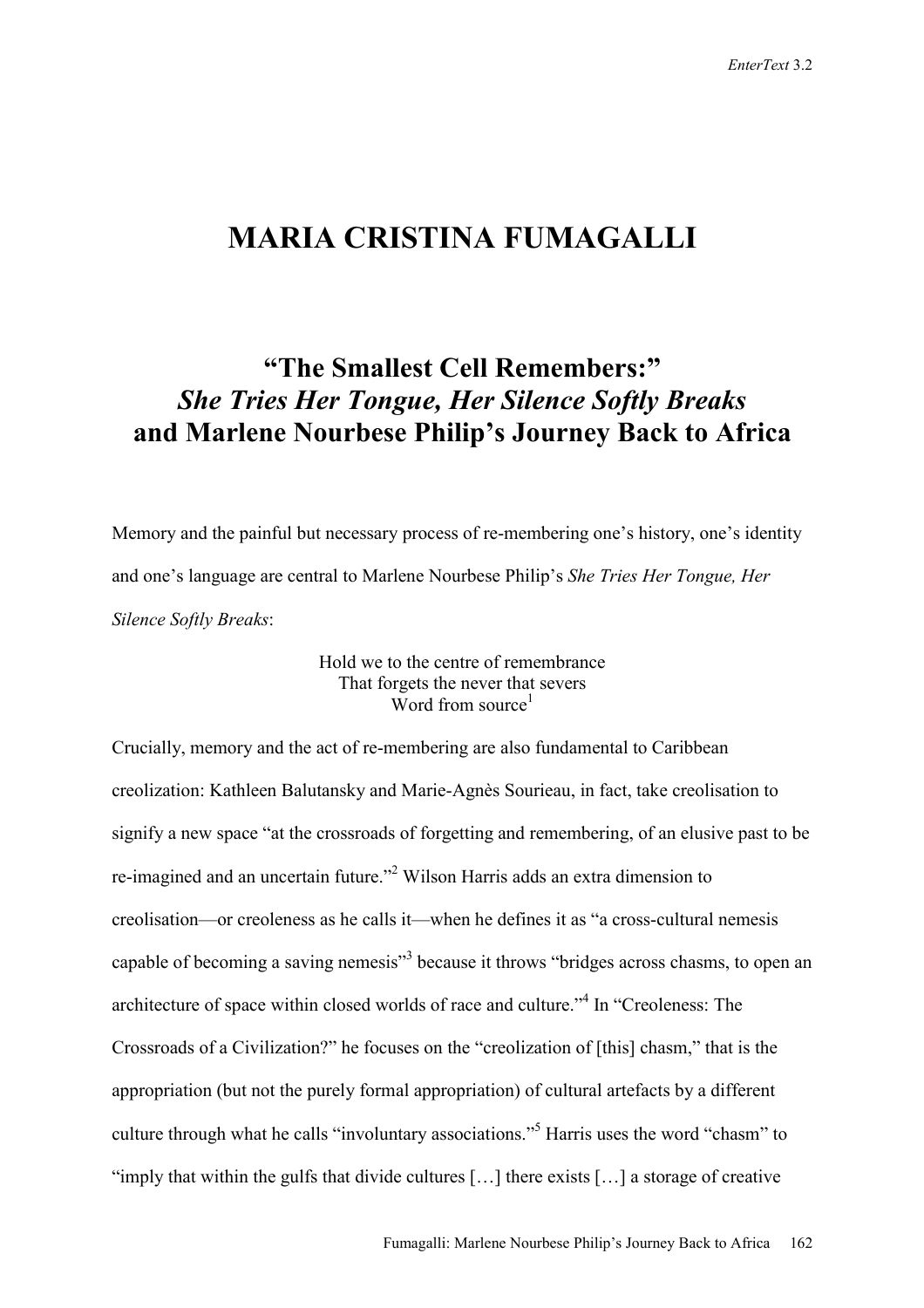possibility that, once tapped may energize the unfinished genesis of the imagination." "In that energy," Harris continues, "eclipsed bridges and potential bridges exist between divorced or separated or closed orders and worlds, bridges that are sometimes precarious, never absolute."<sup>6</sup> In this article I will investigate the relationship between memory/re-membrance, metamorphosis and Caribbean creolisation as articulated by Nourbese Philip in *She Tries Her Tongue*. I will argue that, through their "voluntary" and, in particular, their "involuntary" associations, the poems in this collection can be read as instances of what Harris defines as "bridges" thrown across "closed worlds of race and culture."<sup>7</sup>

It makes sense, I feel, to begin with what we may call *voluntary* associations. In a letter to me, Nourbese Philip has admitted that, at the time of writing *She Tries Her Tongue*, Ovid's *Metamorphoses* "influenced [her] tremendously […] *She Tries* is in some sort of dialogue with the *Metamorphoses*."<sup>8</sup> The line that constitutes the title of Philip's collection is to be found in John Dryden's translation of Book I of Ovid's *Metamorphoses*, where the story of the nymph Io is told.<sup>9</sup> After raping Io, Jupiter transmutes her into a beautiful heifer depriving her of the faculty of speech. Io's story ends well with the re-transformation of the heifer into a woman: as Dryden writes, emphasising the drama of utterance, "she tries her tongue, her silence softly breaks, / And fears her former Lowings when she speaks." Overall, apart from the title, Philip's collection contains other references and allusions to Ovid's poem: in the penultimate poem of the book, for example, Philip mentions Philomela,  $^{10}$  who was raped and mutilated by her brother-in-law (significantly, her tongue was cut out) and later transformed into a bird (Book VI). Io and Philomela share a similar destiny: they are both raped and they both have to struggle to acquire (or to re-acquire) a language, a way of communicating with the rest of the world.<sup>11</sup> Sadly, their stories resonate with the experiences of the African slaves in the New World: deprived of their African tongues they had to "find"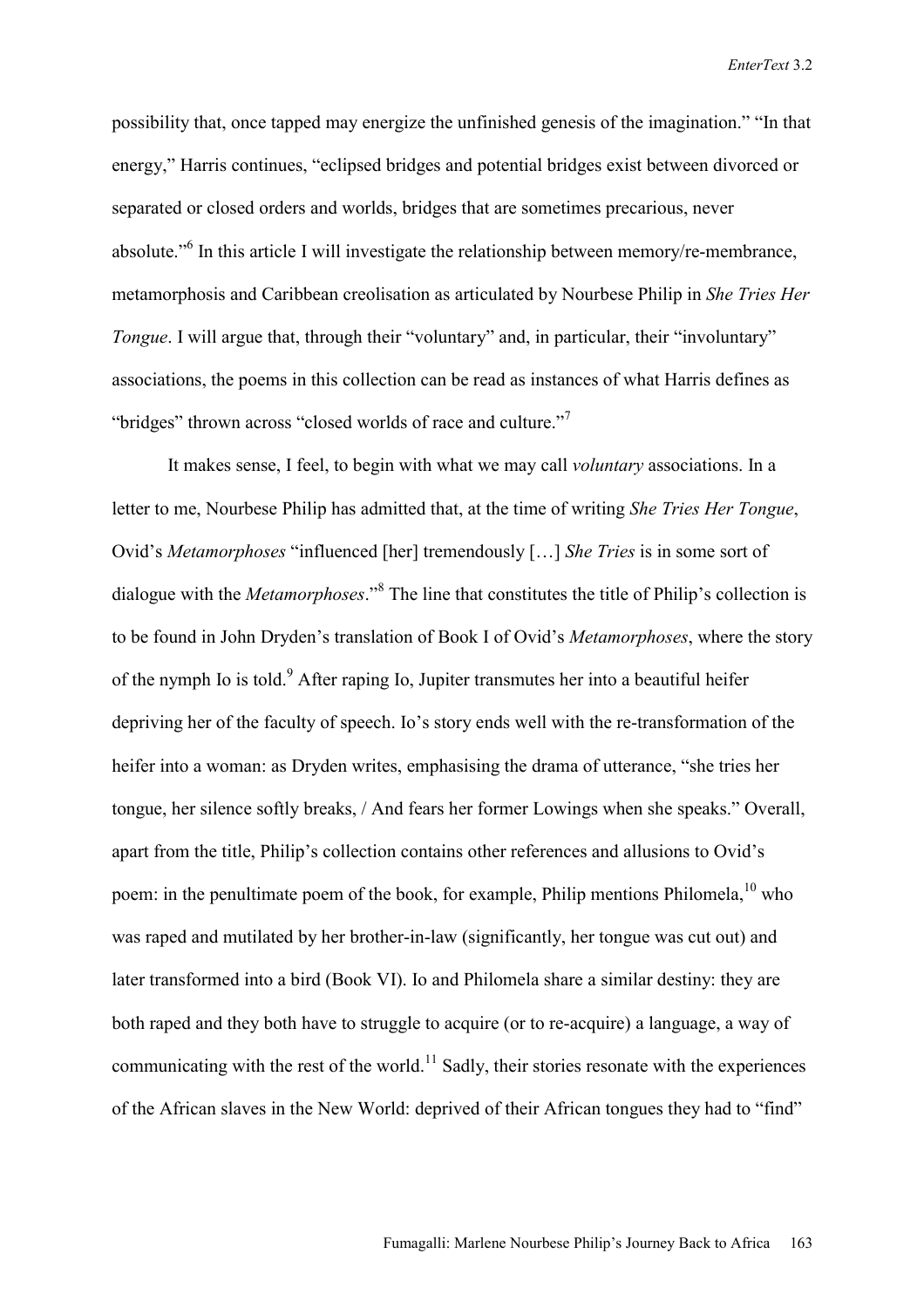a new language to express themselves and, in particular, they echo the predicament of the many black female slaves raped by their white masters.

As a matter of fact, in Ovid's *Metamorphoses*, many female characters are submitted to unbearable and inexplicable cruelties by both men and gods. Just before they are metamorphosed, their grief either explodes into a cry or implodes in an inner, secret lament. In Book V, for instance, the nymph Arethusa loudly and desperately begs the goddess Diana to help her while Cyane nursed "silently in her heart a wound that none could heal." Philip refers to their stories in "And Over Every Land and Sea," the first section of *She Tries Her Tongue*, and the title of this section is once again a quotation from Book V of Ovid's *Metamorphoses*. The seven poems that constitute "And Over Every Land and Sea" are all preceded by an epigraph/citation from Ovid but, since Dryden did not translate Book V, Philip quotes from Mary M. Innes' prose version. Philip concentrates on the myth of Ceres and Proserpina, mother and daughter. One day, while Proserpina was gathering flowers, Pluto, king of the underworld and brother of her father Jupiter and her mother Ceres, kidnapped her and brought her down to the kingdom of death while "with wailing cries the terrified goddess called to her mother, and to her comrades, but more often to her mother." The nymph Cyane unsuccessfully tried to stop Pluto, but the God utterly dismissed her words, so, humiliated and full of sorrow for the rape of the goddess, Cyane dissolved into the waters of which she had been the spirit. In the meantime, Ceres "with panic in her heart," roamed over the earth in search of her daughter, but in vain. When she arrived by Cyane's pool, the nymph, willing to tell Ceres the truth but unable to speak because of her recent transformation into water, displayed on her surface Proserpina's girdle, which happened to have fallen in her pool during the goddess's passage. Ceres, full of rage and grief "as if she had only then learned of [Proserpina's] loss," started blaming the whole earth that opened up to receive her daughter. Ceres called the earth ungrateful and undeserving of her gift of corn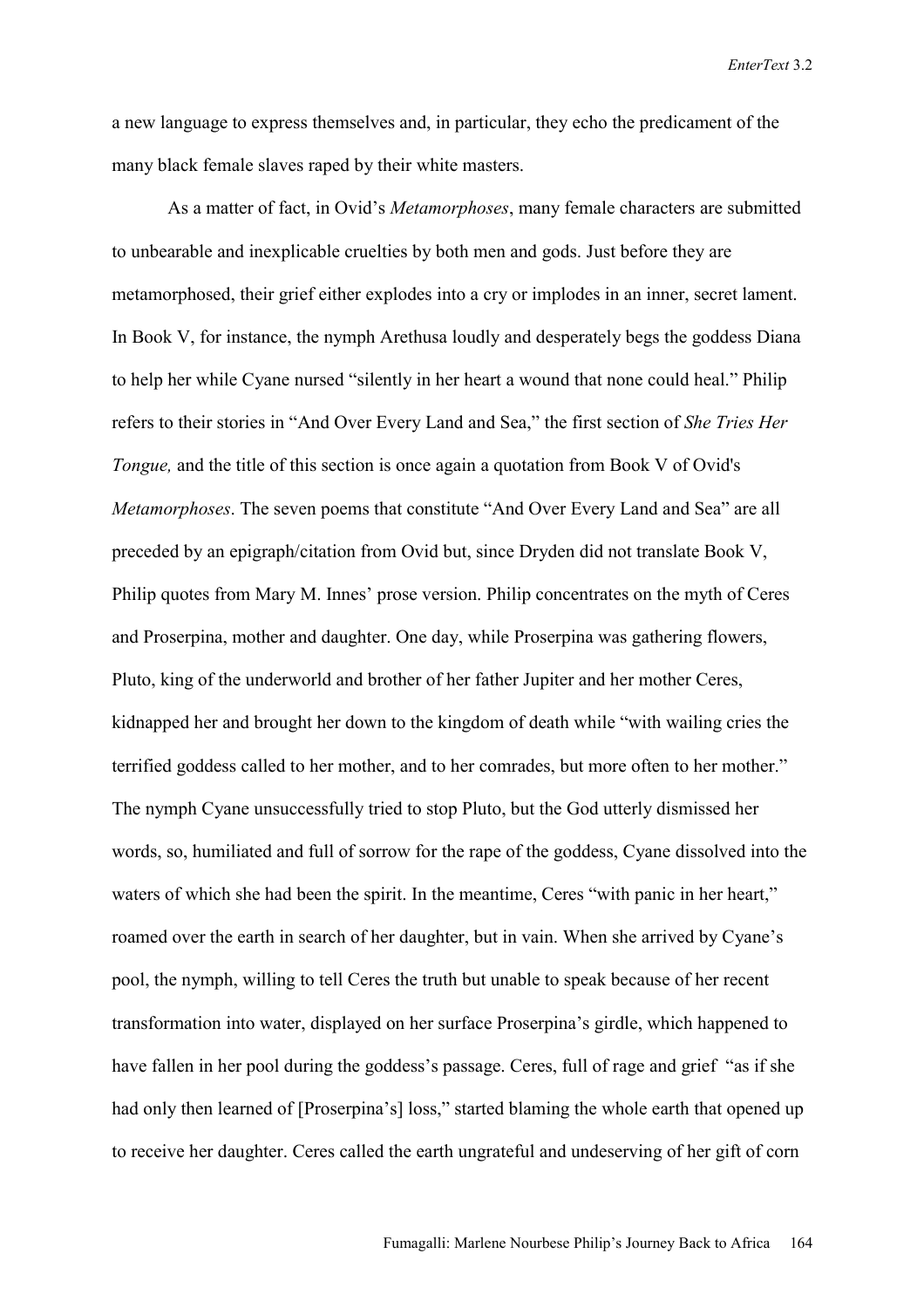and turned it into a sterile desert. Later, with the help of the nymph Arethusa, she discovered that in fact it was her brother Pluto who had kidnapped her daughter. Full of indignation, Ceres decided to go to Jupiter, father of the girl and brother of Pluto, and offered to overlook the abduction provided that he would grant immediate freedom to Proserpina. Although reluctantly, Jupiter agreed, on the condition that, while in the kingdom of death, Proserpina had not eaten anything. Unfortunately this was not the case—Proserpina had indeed eaten some seeds from a pomegranate—and she was condemned to spend part of each year in the underworld.

 The quotations from Ovid's *Metamorphoses* that engage in a dialogue with Philip's poem refer to Ceres' search for Proserpina. "Where she, where she, where she / be, where she gone?"12 are the opening lines of "Questions! Questions!" the first poem of this section that creolises the myth adapting it to a Caribbean (diasporic) universe. The mother's search for her daughter—"crazy or no crazy I must find she"<sup>13</sup>—is mirrored by the daughter's search for her mother in the second poem, "Adoption Bureau:" "She whom they call mother, I seek."<sup>14</sup> The desperation behind the mother's search for her daughter and the daughter's search for her mother can be all too easily "translated" into the experience of African Caribbean people (Philip's target audience) who have suffered and are still suffering from the dismemberment of families by slavery and diaspora. Philip, once again, cleverly capitalises on these similarities. In Philip's collection, the daughter's search for her mother (expressed in standard English) and the mother's search for her daughter (in Creole) soon fuse and become one: in the mother's words: "She gone—gone to where and don't know / looking for me looking for she."<sup>15</sup> If mother and daughter share the same destiny they also depend upon the same determination: "she going find you, if you keep looking."16 In the poem "The Search" mother and daughter find themselves face to face in a dreamlike dimension:

 all day long she dreaming about wide black nights, how lose stay, what find look like.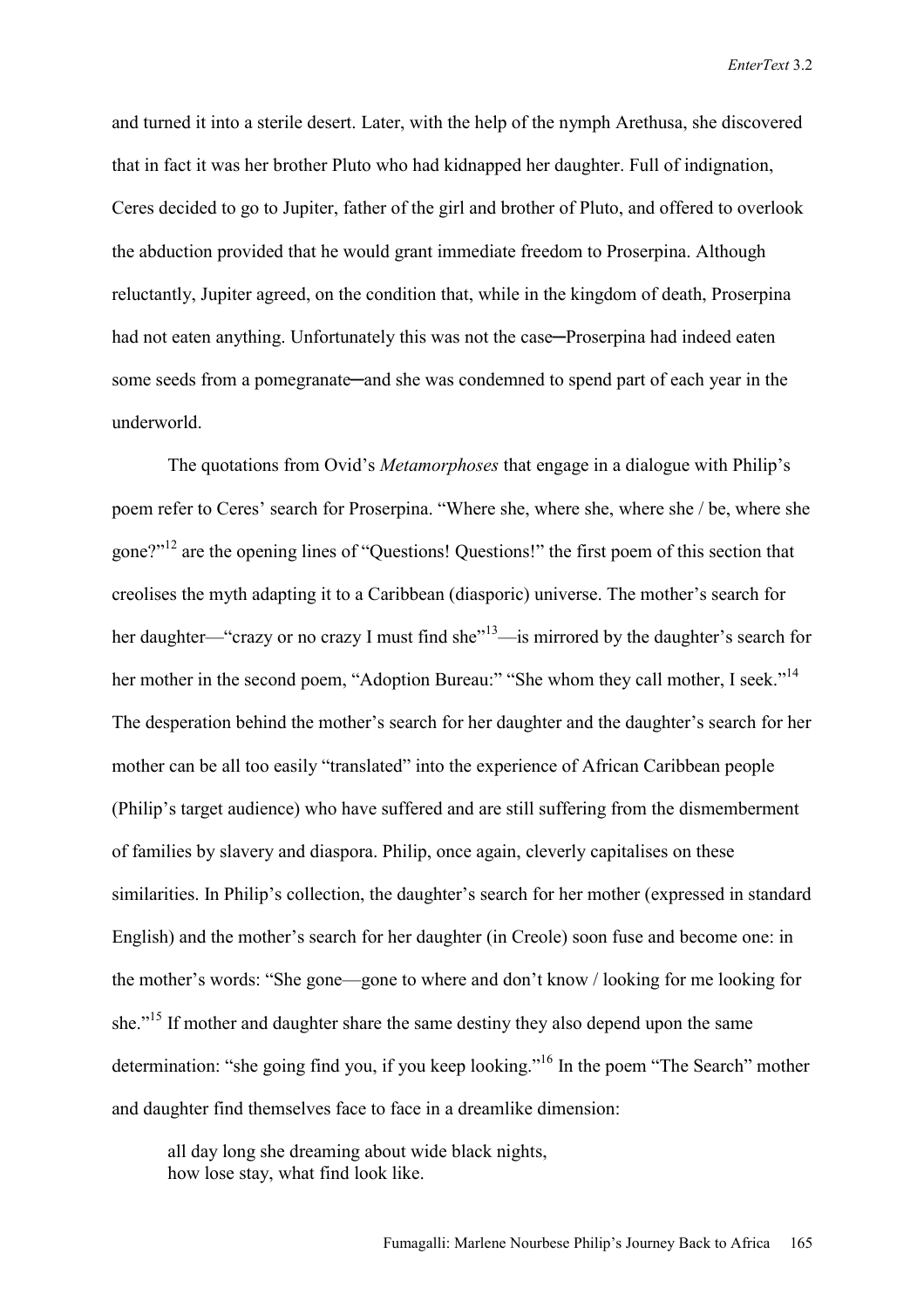A four-day night of walk bring me to where never see she: is "come child, come," and "welcome" I looking the how in lost between She and I, call and response in tongue and word that buck up in strange; all that leave is seven dream-skin: sea-shell, sea-lace, feather-skin and rainbow-flower, afterbirth, foreskin and blood-cloth seven dream-skin and crazy find me.<sup>17</sup>

In the poem that follows, mother and daughter are brought together, so close that they almost become one: "i suckle her / suckling me."<sup>18</sup> The poem is entitled "Dream-skins" and is a dream sequence: "Dream-skins dream the dream dreaming: / (*in two languages*)."19 It is divided in eight sub-sections, one for each "dream-skin." For the epigraph of "Dream-skins," Philip employs the words that the nymph Arethusa uses to describe her own passage through the underworld in Ovid's poem: "the earth opened up a way for me and, after passing deep down through its lowest caverns, I lifted up my head again in these regions, and saw the stars which had grown strange to me." Arethusa's journey can be read as a descent and exit from hell: from an African Caribbean point of view, it may be taken to represent the awakening from the hellish, dark nightmare of history and of the Middle Passage. While travelling underground, Arethusa saw Proserpina in the underworld and then revealed to Ceres that her daughter had become the queen of the "world of shadows." "Sightings," the sixth poem in "And Over Every Land and Sea," deals with the daughter's desperate attempt to re-member a mother visible only in a dreamlike world where all the senses are both alerted and confused:

[...] I did once smell that smell [...] the voice of her sound, or didn't I once see her song, hear her image call. $^{20}$ 

Nostalgia dominates at this point: in the epigraph to the last poem Ceres says, "the daughter I have sought so long has now at last been found—if you call it 'finding' to be more certain that I have lost her, or if knowing where she is is finding her." In the concluding lines of this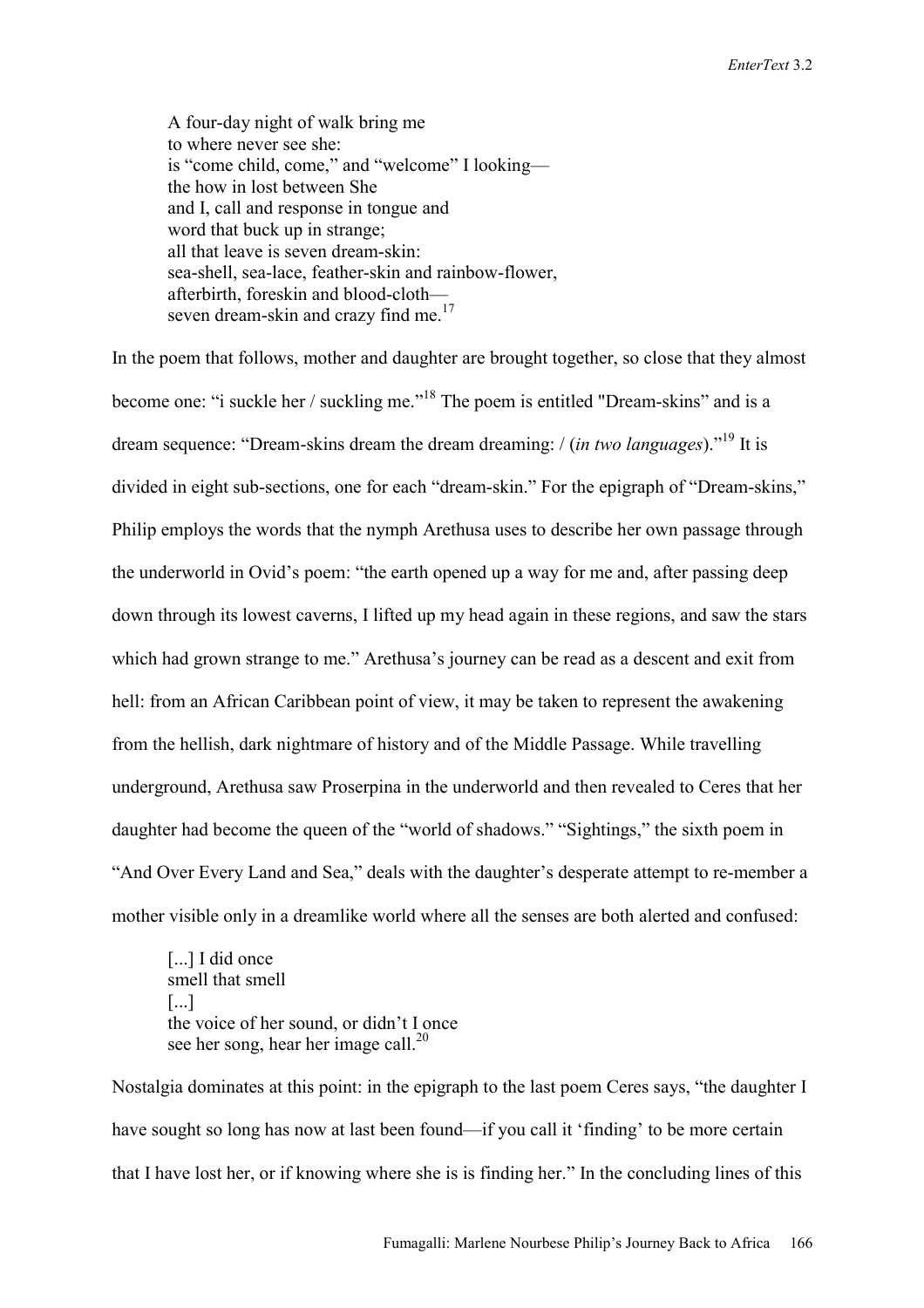section, however, Philip abandons this nostalgic and self-defeatist mood and highlights the necessity to create a "space" (she calls it "sacred ground") where all wounds can be cured:

 the oozing wound would only be healed on sacred ground.<sup>21</sup>

Interestingly, in Ovid's *Metamorphoses* all the characters who contribute to the creation of this "healing space" and try to help (to re-member) mother and daughter are female: Cyane, Arethusa, an old woman who feeds Ceres during her wanderings, and Achelous' daughters who ask the gods to transform their limbs into wings so that they can search for Proserpina over the sea. In "And Over Every Land and Sea," therefore, Philip not only appropriates the myth of Ceres and Proserpina and creolises it, creating an alter/native $^{22}$ version, but she dedicates the whole collection to "all the mothers" aiming to re-member and re-describe both history and the world from the point of view of women. In Ovid's poem, Ceres' and Proserpina's story is also told by a female, Calliope, the muse of epic poetry and daughter of Mnemosyne, the goddess of memory. Memory, as anticipated, has a crucial importance for Philip because

 when the smallest cell remembers how do you how can you when the smallest cell remembers lose a language $^{23}$ 

Memory is also valued for its (very ambivalent) connection with history: "Without memory can there be history?"24 During the Second Caribbean Women Writers' Conference in 1996, Philip declared that one of her favourite quotations is James Joyce's "History is a dream from which I am trying to awake.<sup>25</sup> In *Centre of Remembrance: Memory, and Caribbean Women's Literature*, the published proceedings of the conference, Philip amends this by adding that for her "history is not so much a dream from which [she] is trying to awaken as a nightmare."26 In *She Tries Her Tongue* this nightmare is vividly represented and not only in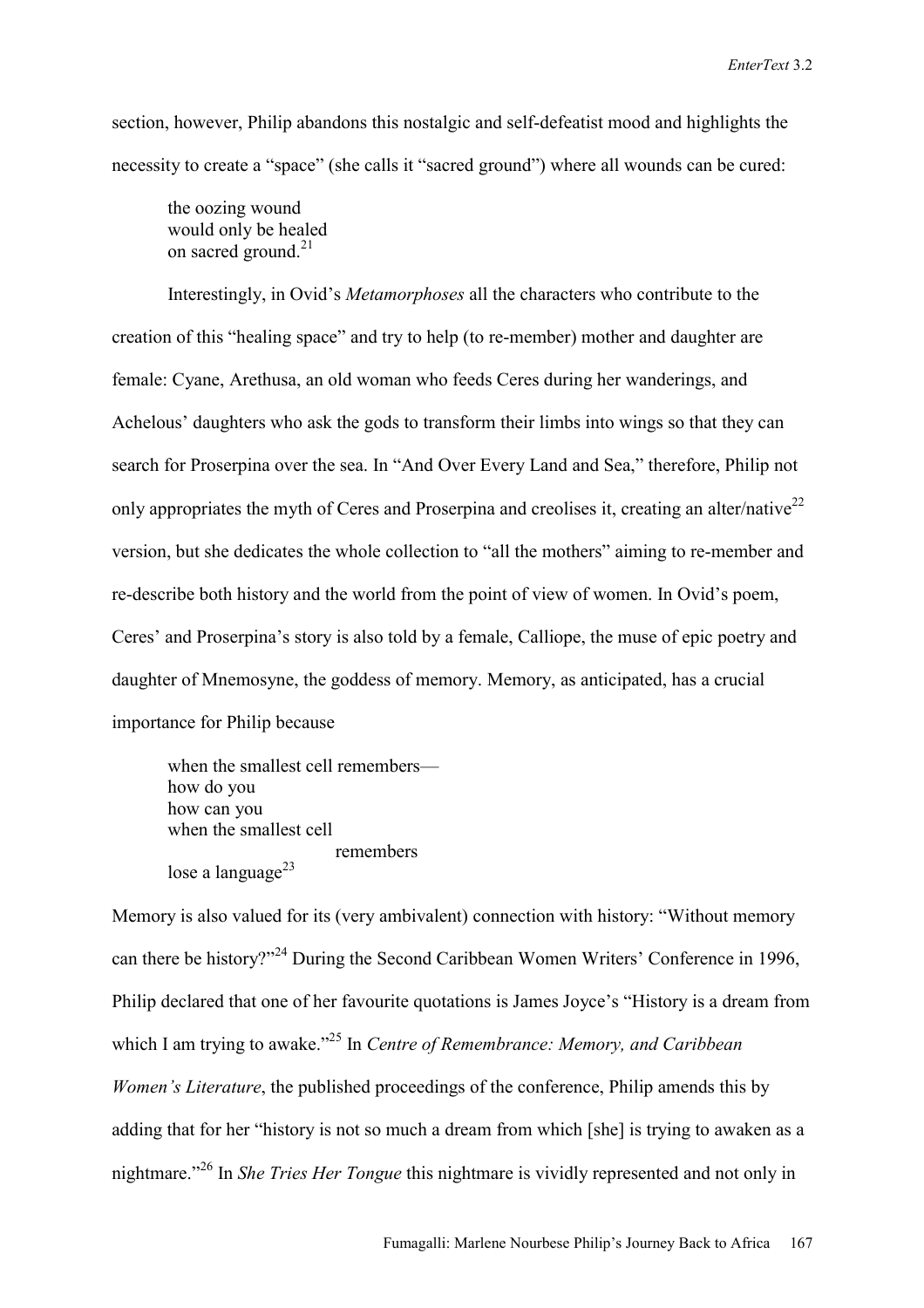"And Over Every Land and Sea:" for example, in "Discourse on the Logic of Language," Philip refers to Dr Broca—who "devoted much of his time to 'proving' that white males of the Caucasian race had larger brains than, and were therefore superior to, women, Blacks and other peoples of colour<sup> $27$ </sup>—and inserts two edicts dating back to the time of slavery that she reports in the same poem:

### *EDICT I*

 *Every owner of slaves shall, wherever possible, ensure that his slaves belong to as many ethnolinguistic groups as possible. If they cannot speak to each other, they cannot then foment rebellion and revolution.* 

### *EDICT II*

*Every slave caught speaking his native language shall be severely punished. Where necessary, removal of the tongue is recommended. The offending organ, when removed, should be hung on high in a central place, so that all may see and tremble.<sup>28</sup>*

 If history is a nightmare, according to Joseph Campbell, myth instead is a dream everyone has, just as everyone also dreams her or his own personal myths: in other words, "dream is the personalised myth, myth the depersonalised dream."<sup>29</sup> As we have seen, in Philip's "And Over Every Land and Sea" mother and daughter meet precisely in a dream and in *She Tries Her Tongue* as a whole, Philip, who recognises the strategic value of myth as a "verbal method" to translate her "i-mage into meaning"<sup>30</sup> succeeds in dreaming and creolising a depersonalised dream/personalised myth and in producing an alter/native epic. As a matter of fact, in Philip's opening sequence the encounter between mother and daughter takes place in a dream and within the field of force of myth but, ultimately, one can say that this encounter takes place *in the poem*. In order to fulfil its function—that for Philip is "to speak to the essential being of the people among whom and for whom the artist creates $^{31}$  poetry must bring into being a space, a "sacred ground" on which all wounds can be healed, as Philip herself suggests in "And Over Every Land and Sea." Dreams, myths and Philip's version of Ovid's *Metamorphoses* (which, as Antonio Benítez-Rojo would say, is "in a state of creolization")<sup>32</sup> do open what Harris calls "an architecture of space within closed worlds of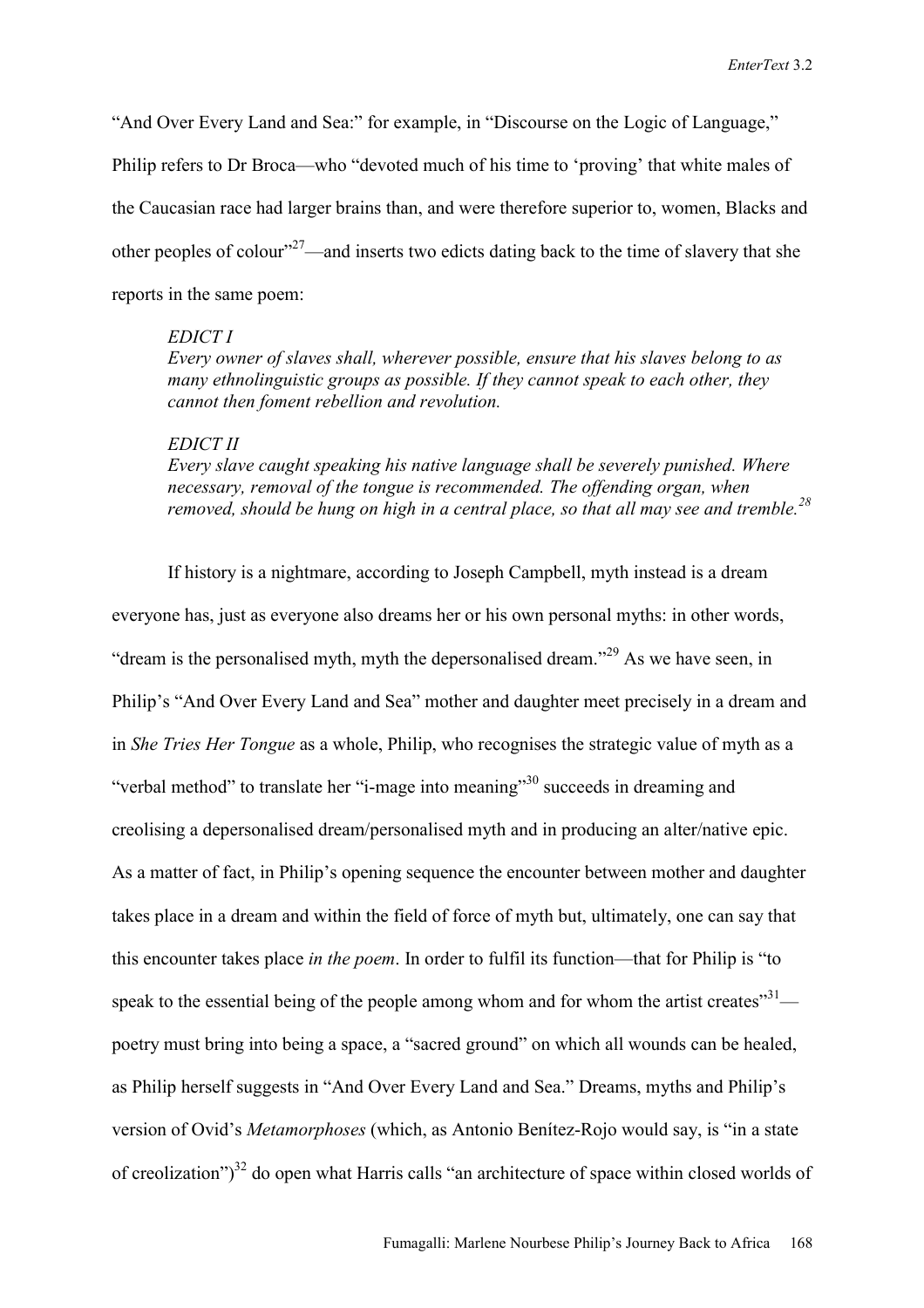race and culture" where mother and daughter, past and present, Africa and the Western world, Creole and standard English can finally meet on an equal basis and generate something new and powerful. In "The Absence of Writing or How I Almost became a Spy," her afterword to *She Tries her Tongue*, Philip describes the way in which this space is created: "Fundamental to any art form is the image," or rather Philip's "i-mage." For "image," drawing on the "Rastafarian practice of privileging the 'I' in many words," Philip means "the irreducible essence—the i-mage—of creative writing."<sup>33</sup> The i-mages created by the artist are crucial because, when they speak to the essential being of the people, they can definitely contribute to "altering the way a society perceives itself and, eventually its collective consciousness."34 In fact, Philip points out, it is through poetry, story-telling and writing that

the tribe's experiences are converted and transformed to i-mage and to word almost simultaneously, and from word back to i-mage again. So metaphorical life takes place, so the language becomes richer, the store of metaphor, myth and fable enlarged, and the experience transcended not by exclusion and alienation, but by inclusion in the linguistic psyche, the racial and generic memory of the group.<sup>35</sup>

Obviously, for this process to succeed, experience must be incorporated in language and language must serve for "the re-creation of those i-mages."<sup>36</sup> For all authentic writers and poets the choice of a language through which to give a form to their thoughts and feelings is always a crucial one, but for West Indian writers and poets the dilemma is made more complex by the fact that, to use Philip's terminology, English is their "mother tongue" as well as their "father tongue."

 In her effort to "throw bridges" in order to make her "father tongue" her own, Philip accepts the challenge to re-create i-mages adequate to the Caribbean English experience in a language that has, for a long time, been a "foreign" language. This is the only way of healing the wound inflicted on her own people by the loss of the African mother tongues and names, the imposition of silence and the superimposition (*via* the foreign language) of a foreign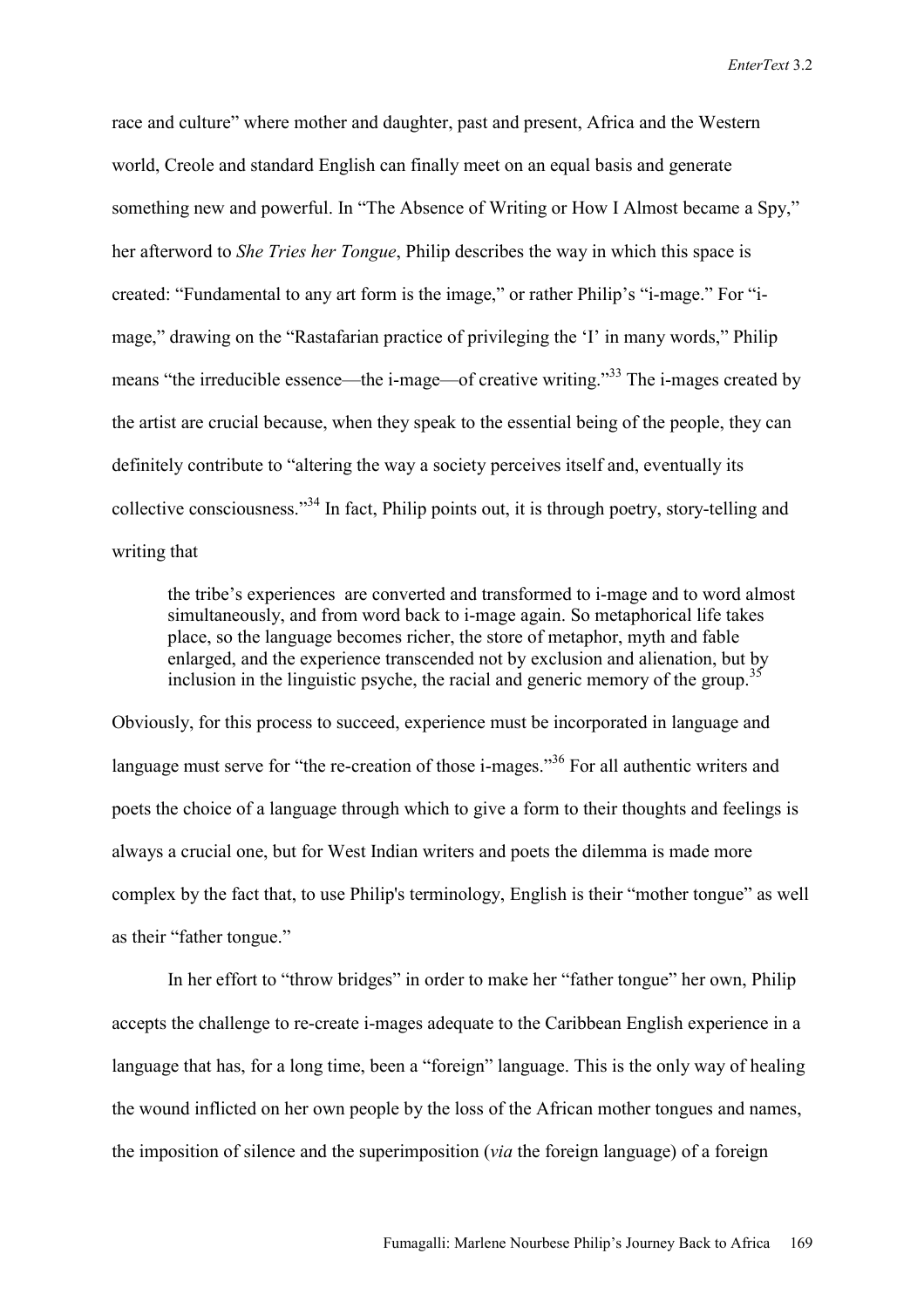consciousness. This process of appropriation of the father tongue, Philip wrote in 1983, can succeed only by "consciously restructuring, reshaping and, if necessary, *destroying* the language"  $\lceil \text{my} \rceil$  italics].<sup>37</sup> However, most importantly, five/six years later (in 1988-1989) that is, following the experience of writing *She Tries Her Tongue* and of engaging with Proserpina's and Ceres' myth (and its diverse sources)—Philip recognises instead that her latest poems have taken her a long way towards the goal of *decentring* the language [my italics]:

This is not the same thing as destroying a language which is a far harder thing to do. Also, destruction connotes great sturm und drang when, in fact, what works just as well at times is a more subtle but equally profound approach.<sup>38</sup>

In other words, Philip seems to suggest that despite the "anguish of English" and despite the fact that English is both a "mother tongue" and a "father tongue," "some sort of balance" between the two can be and should be achieved. As an example of this balance, Philip refers to "Discourse on the Logic of Language"<sup>39</sup> where she decentres, restructures and reshapes not only the language but also the page-bound tradition to which it belongs. The first and third page of this poem are organised in a very peculiar way: at the centre of the page she places a poem dealing with mother tongue and father tongue:

 English is my mother tongue. A mother tongue is not not a foreign lan lan lang language l/anguish anguish – a foreign anguish.

 English is my father tongue. A father tongue is a foreign language, therefore English is a foreign language not a mother tongue.

[...]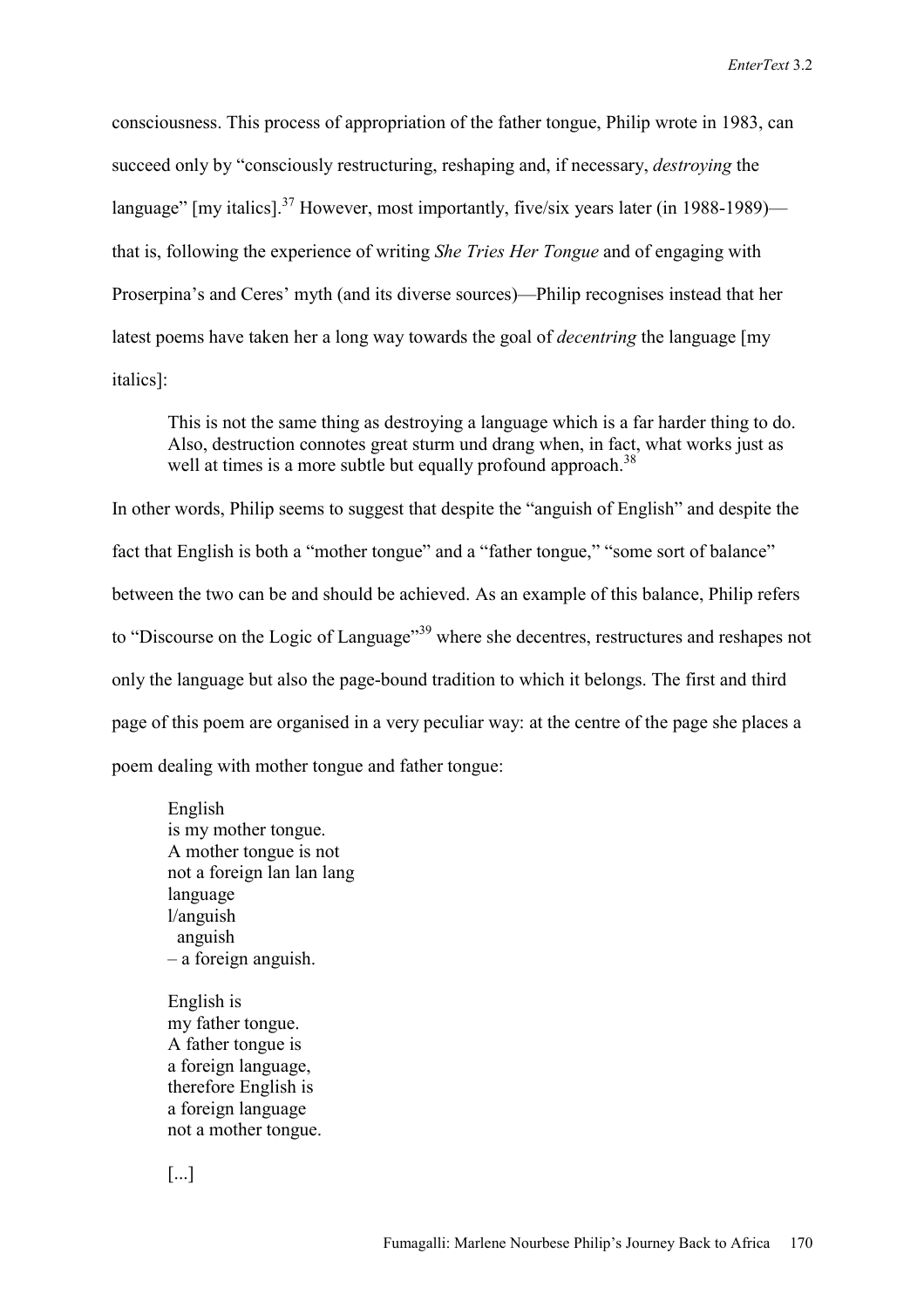```
 I have no mother tongue 
 [...] 
 and english is 
 my mother tongue 
 is 
 my father tongue 
 [...] 
 english 
is a foreign anguish.<sup>40</sup>
```
On the right-hand side of the page Philip inserts the two edicts from the time of slavery representing the nightmare of history that I have previously quoted, and on the left-hand side, running along the page vertically, we can read about a dream of mythical beginnings, an alter/native "genesis:"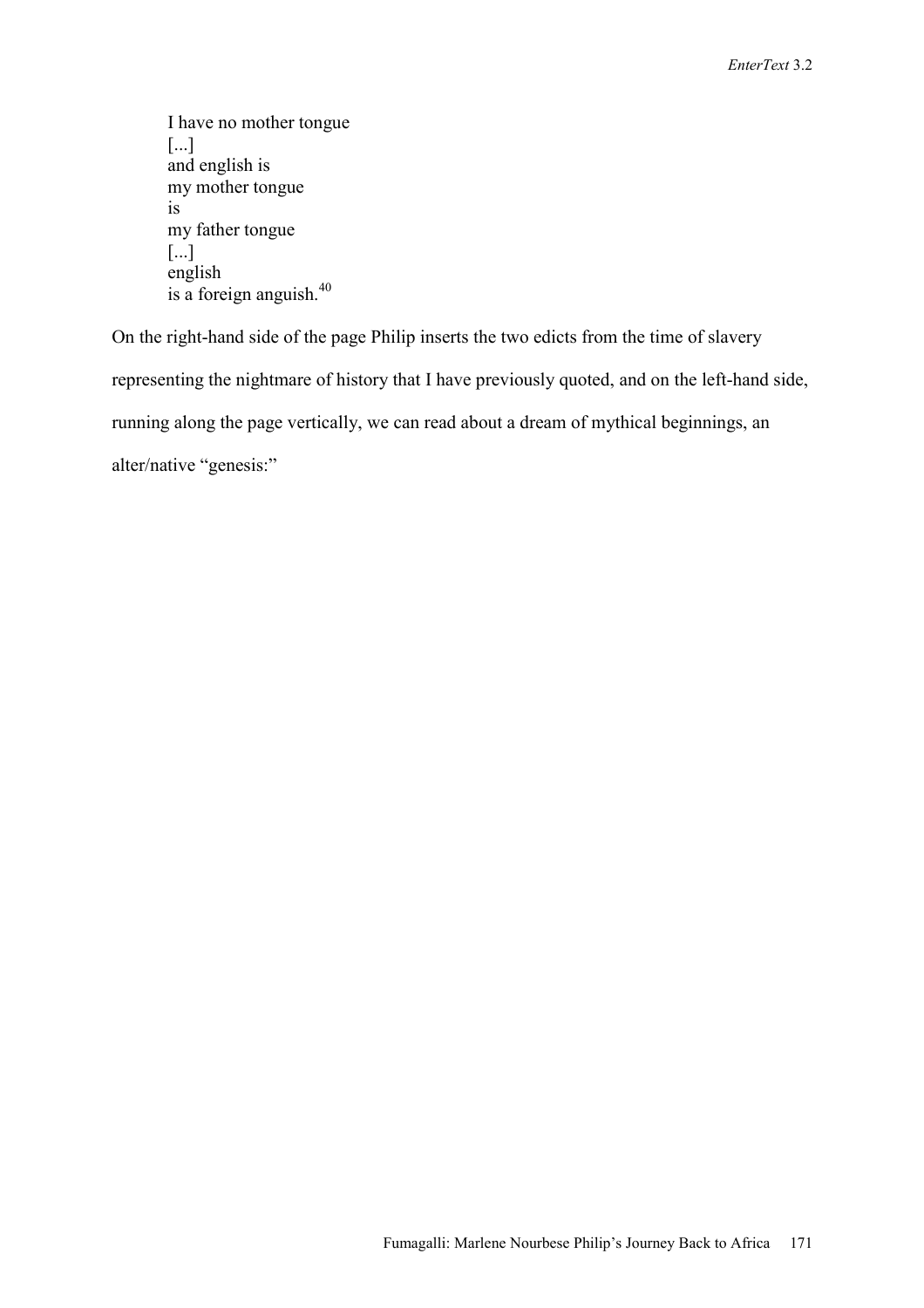Significantly enough, therefore, Philip's own attempt to find "some sort of balance," to negotiate between mother tongue and father tongue is inscribed on the page between two contrasting forces or "histories." According to Laurens Van Der Post,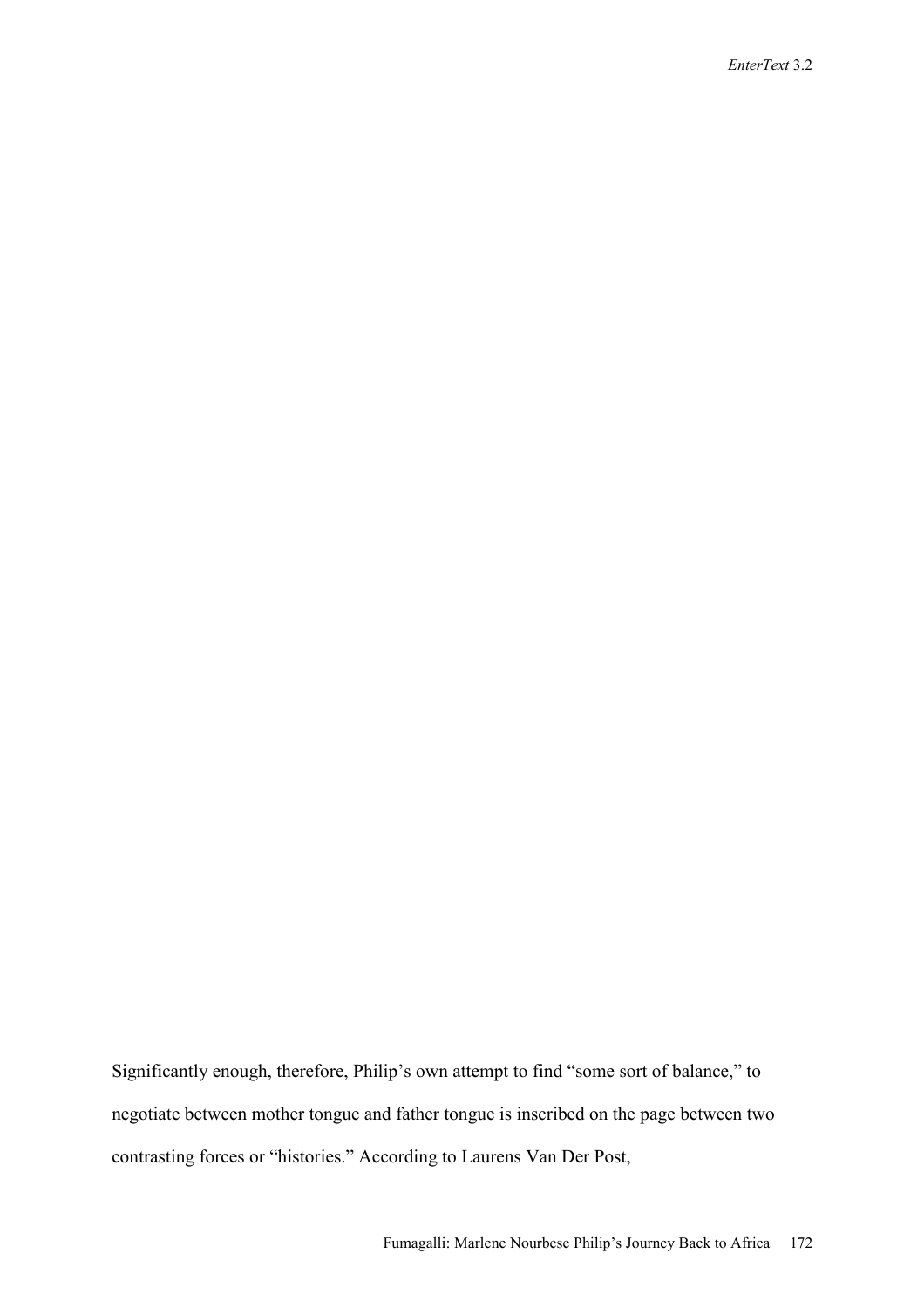History as a record of the past has been told almost entirely in terms of its outer eventfulness and, in a sense, this is the least of history. History progresses on two levels, a manifest one and a profound one which is irresistible but not fully expressed, demanding to make itself known through the way we shape our lives in the world without, and through the failures and disasters brought about because this hidden, inner eventfulness is not fully recognised and given its due role in the human spirit and its societies. There is no dimension of history of which this is more true than the way the feminine half of the human spirit has been dealt with by masculinedominated societies [...] the result of this neglect [is visible] in the decay of the feeling and caring values of life.<sup>41</sup>

In "Discourse on the Logic of Language," Philip both records the history of outer events and re-members the usually neglected inner history (or rather her-story) of feeling and caring values while foregrounding "the loss" of her and her own people's "history" and of her and her own people's "word."<sup>42</sup> As anticipated, "her-story" runs vertically along the page and can only be read if one is prepared to look at the page from another angle, both figuratively and literally. The mother tongue then subverts the (page-bound) western tradition: the poem displays what Benítez-Rojo calls a "great rhythmic complexity" and Philip's collection as a whole is characterised by a "polyrhythmic density that gathers rhythms from the whole world."<sup>43</sup> For Philip, as we have seen, the process of "reshaping" and "restructuring" the language simultaneously depends upon and promotes the creation of artistic alter/native "images" and the *alter*ation/creolisation of the collective consciousness of the society that these i-mages address. It is noteworthy that when Philip quotes again from Ovid (Book XV) in the first poem of the final section of *She Tries Her Tongue*, instead of resorting to Mary M. Innes' translation for the Penguin classics as for "And Over Every Land and Sea," she returns to Dryden's version. While Innes translates Ovid's *Omnia mutantur, nihil interit* (v.165) with "All things change, but nothing dies," Dryden writes "All things are *alter'd*, nothing is destroyed" [my italics]. The verb "to alter," from the Latin *alter* meaning "other," adds an extra alter/native dimension to the line that seems definitely appropriate to Philip's needs and to the process of creolisation that her poetry encapsulates and that Benítez-Rojo has defined as "a discontinuous series of recurrences, of happenings, whose sole law is change."<sup>44</sup>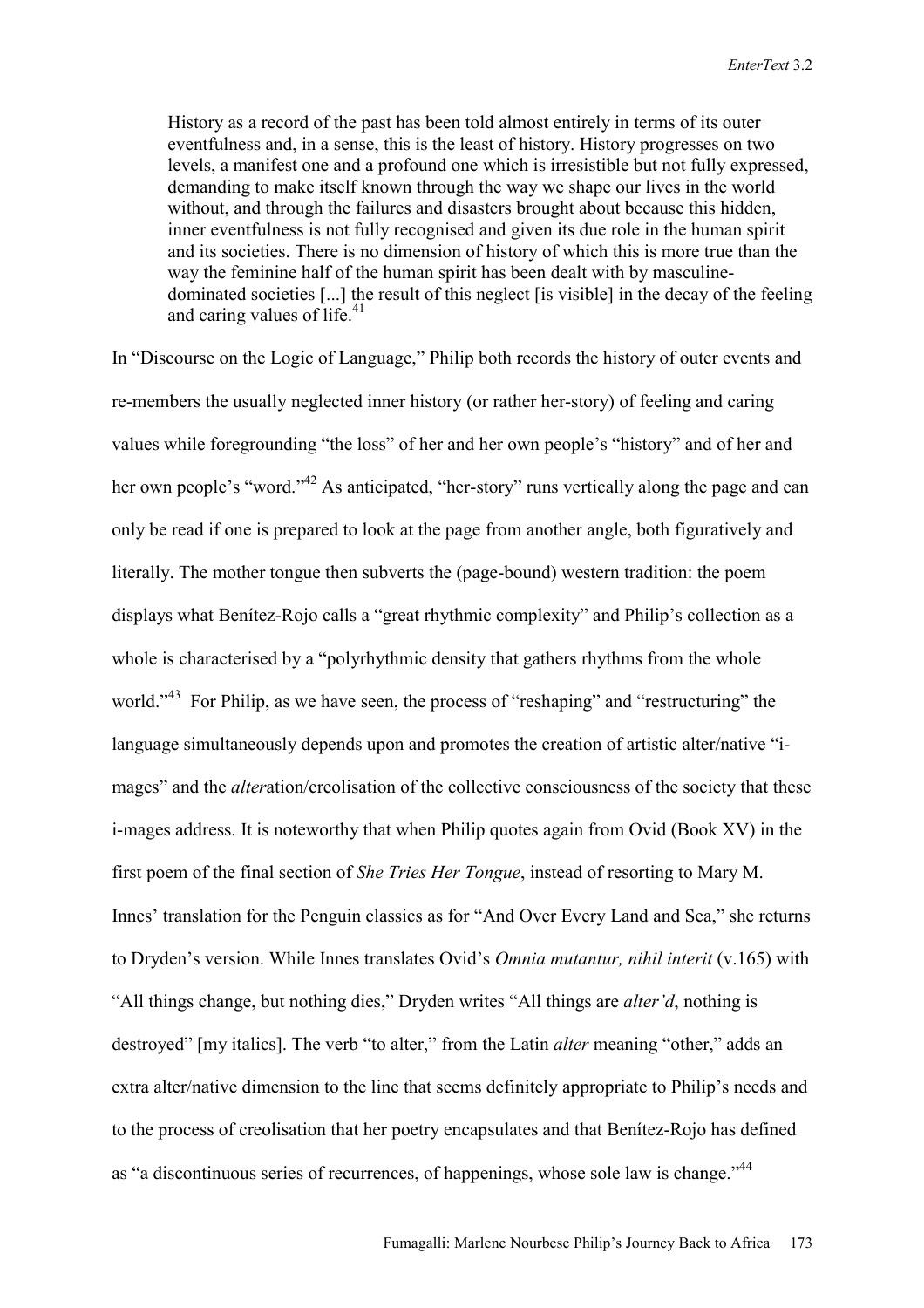Significantly, her concluding remarks in the afterword to *She Tries Her Tongue*, situate Philip precisely where Balutansky and Sourieau have positioned creolisation, that is at the "crossroads of forgetting and remembering, of an elusive past to be re-imagined and an uncertain future<sup>.</sup>"<sup>45</sup>

while I continue to write in my father tongue, I continue the quest identified in 1983 to discover my mother tongue, trying to engender by some *alchemical practice* a *metamorphosis* within the language from father tongue to mother tongue [my emphases].46

 The forced marriage of Proserpina and Pluto in Ovid's *Metamorphoses* can be taken to mirror (from a West Indian perspective) the forced marriage between African and English tongues and African and English cultures. However, Philip seems to suggest that, from this cultural and linguistic rape, it is possible to create a fresh, decentred, *altered*, *altering* and *alter/native* culture and a language that is both "in a state of creolization" and capable, borrowing Philip's words, "of great rhythms and musicality; one that is and is not English and one which is among the most vital in the English-speaking world today.<sup> $347$ </sup> After all, the Nymph Io at the end "tries her tongue" and "her silence soflty breaks" and in "And Over Every Land and Sea," the mother's search for the daughter and the daughter's search for the mother contain the hopeful image of a new plant sprouting "from the mouth" suggesting both regeneration and transformation:

a plant sprouts there from the mouth mine wise black and fat she laughs reaching for the tree frees the butterfly in-lodged.<sup>48</sup>

"Of bodies chang'd to various forms, I sing" is the famous opening line of *Metamorphoses*49 and in Ovid's poem everything revolves around transformation and change. In the story of Ceres and Proserpina, however, only minor characters undergo experiences of this kind: the nymph Cyane who dissolves in water, a child who teases Ceres and whom the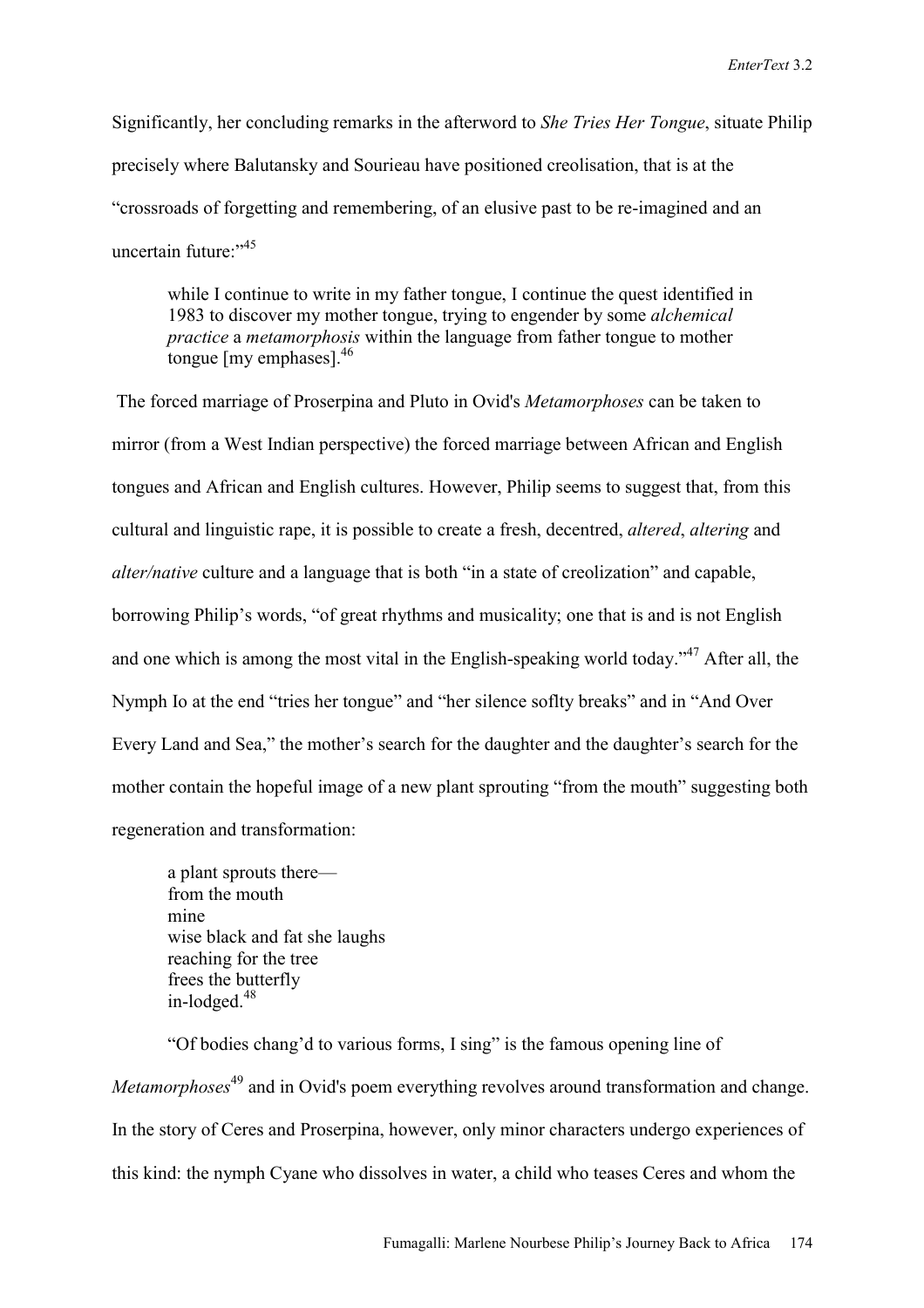goddess transforms into a tiny lizard, the spiteful Ascalaphus who is turned into an owl, and Arethusa, whose story is only obliquely related to Proserpina's. The truth is that there is another, deeper and more mysterious "metamorphosis," a spiritual transformation, that is engrained in Ceres' and Proserpina's myth. As Ovid records, but in particular as emphasised in the Homeric "Hymn to Demeter" (Demeter is the Greek equivalent of Ceres), Demeter's grief and rage for the loss of her daughter cause a famine on earth that, if not stopped in time by Zeus's decision to let Persephone (Greek for Proserpina) return to her mother, might have annihilated the human race: "The ground released / no seed, for bright-crowned Demeter kept it buried."<sup>50</sup>

The Homeric "Hymn to Demeter" is a very good example of Wilson Harris's "involuntary" association (Philip never alludes to it in her collection) and, most importantly, it can really illuminate from within both Ovid's poem and *She Tries Her Tongue*. In *The Myth of the Goddess*, Anne Baring and Jules Cashford point out that in the Homeric hymn, Demeter is the Corn Mother, the goddess of the harvests and fertility, while her daughter Persephone is "the seed in whom the corn, her mother, is continually reborn."<sup>51</sup> As a result, in Greek mythology the stories of Demeter and Persephone are inseparable: Persephone, in fact, "is often called simply 'Kore,' which means maiden and is also the feminine for *koros* 'sprout,'"52 that is the new incarnation of the mother plant. As the goddess of agriculture and hence of life and death, Demeter contains both the lower and the upper worlds. The story of Demeter and her daughter Persephone therefore elucidates the paradox that "what dies above the earth falls below and comes back anew, different yet the same.<sup>553</sup> Being imagined as mother and daughter, the two worlds of the living and of the dead, far from being polarised are instead "joined at the root," thus expressing the idea of rebirth, the ultimate transformation or metamorphosis.<sup>54</sup> Therefore, the fact that Persephone, having eaten from the pomegranate, must spend part of the year underground with her kidnapper, further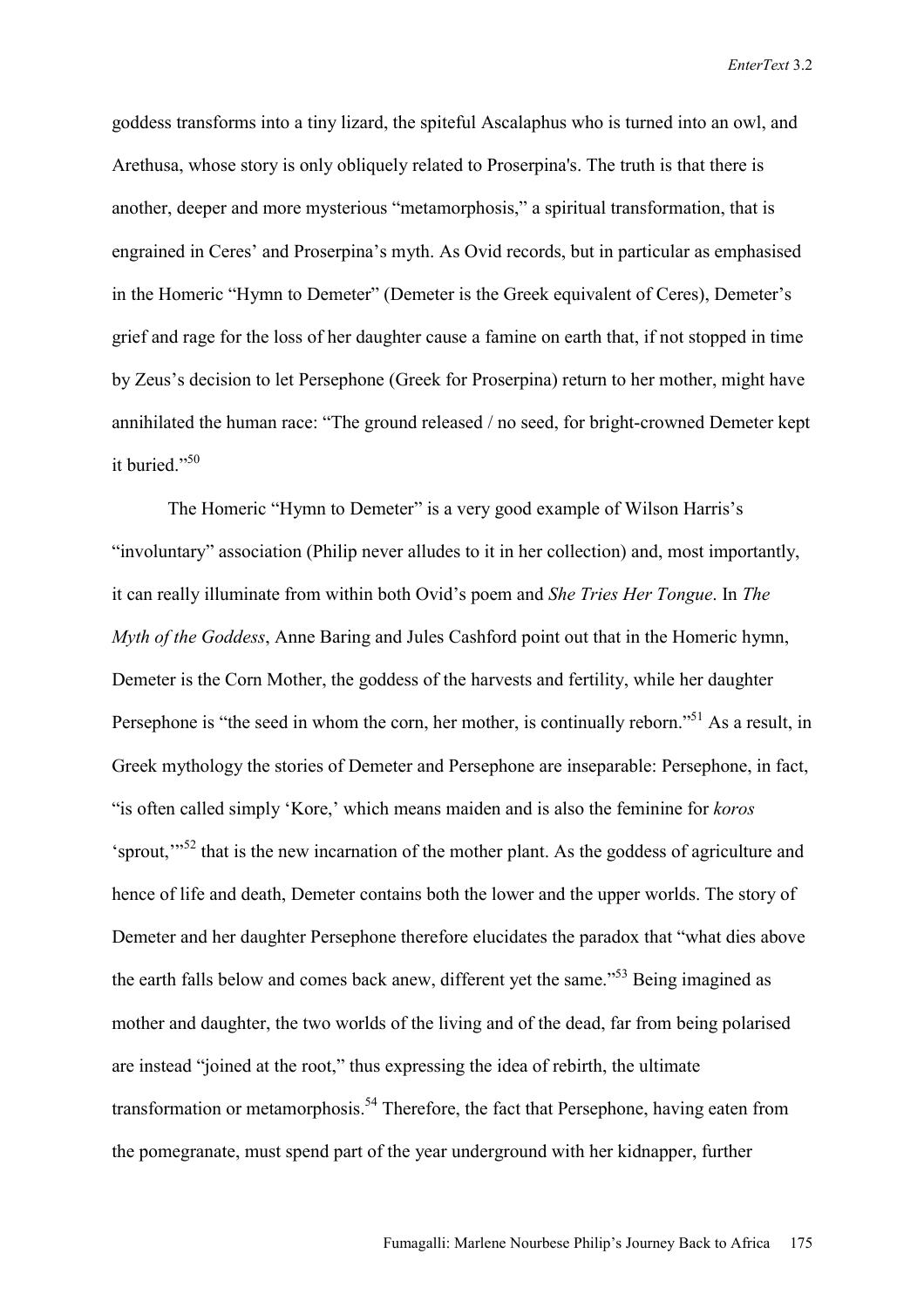reinforces the idea that upper and lower worlds are reunited in cyclical regeneration. To quote Ovid once again: "All things are alter'd, nothing is destroyed." It is noteworthy, moreover, that the Homeric "Hymn to Demeter," source of Ovid's *Metamorphoses*, foregrounds herstory like Philip's *She Tries Her Tongue*: as Helen Foley reminds us, the text is "framed by the separation and reunion of mother and daughter" and at the centre of the Homeric narrative one finds "the female experience of the goddesses Demeter and Persephone, as well as the disguised Demeter's interactions with the mortal women of Eleusis [where the goddess dwells for a while during her search for her daughter].<sup>55</sup> The "Hymn to Demeter," besides, ends with Demeter visiting the kings of Eleusis to reveal to them "the conduct of her rites" and to teach "her Mysteries to all of them, / holy rites that are not to be transgressed, nor pried into,  $\frac{1}{10}$  nor divulged<sup> $156$ </sup> thus founding the Eleusinian Mysteries, the most important of the Greek mystery cults. The exact rites are still unknown (the rituals were a secret known only to the initiates) but there is consensus among the scholars that they were associated with fertility and the sowing of grain. Demeter's emblem, in fact, is an ear of wheat and many marble reliefs at the Eleusis sanctuary as well as most of the painted vases representing the mysteries have one or more sheaves of corn as a recurrent decoration.<sup>57</sup> The Eleusinian Mysteries, besides, accepted "initiates of both sexes" and in other cults of Demeter such as the Thesmophoria, "women played the central or exclusive role."58

But there is more. In the journal that she kept while working on *She Tries Her Tongue*, Philip wrote:

I am laying claim to two heritages—one very accessible, the other hidden. The apparent accessibility of European culture is dangerous and misleading especially what has been allowed to surface and become de rigueur. To get anything of value out of it, one has to mine very, very deeply and only after that does one begin to see the connections and linkages with other cultures.

If we follow Philip's advice and "mine very, very deeply" into Ovid's *Metamorphoses*, the Homeric "Hymn to Demeter," the Eleusinian Mysteries and the Thesmophoria, we can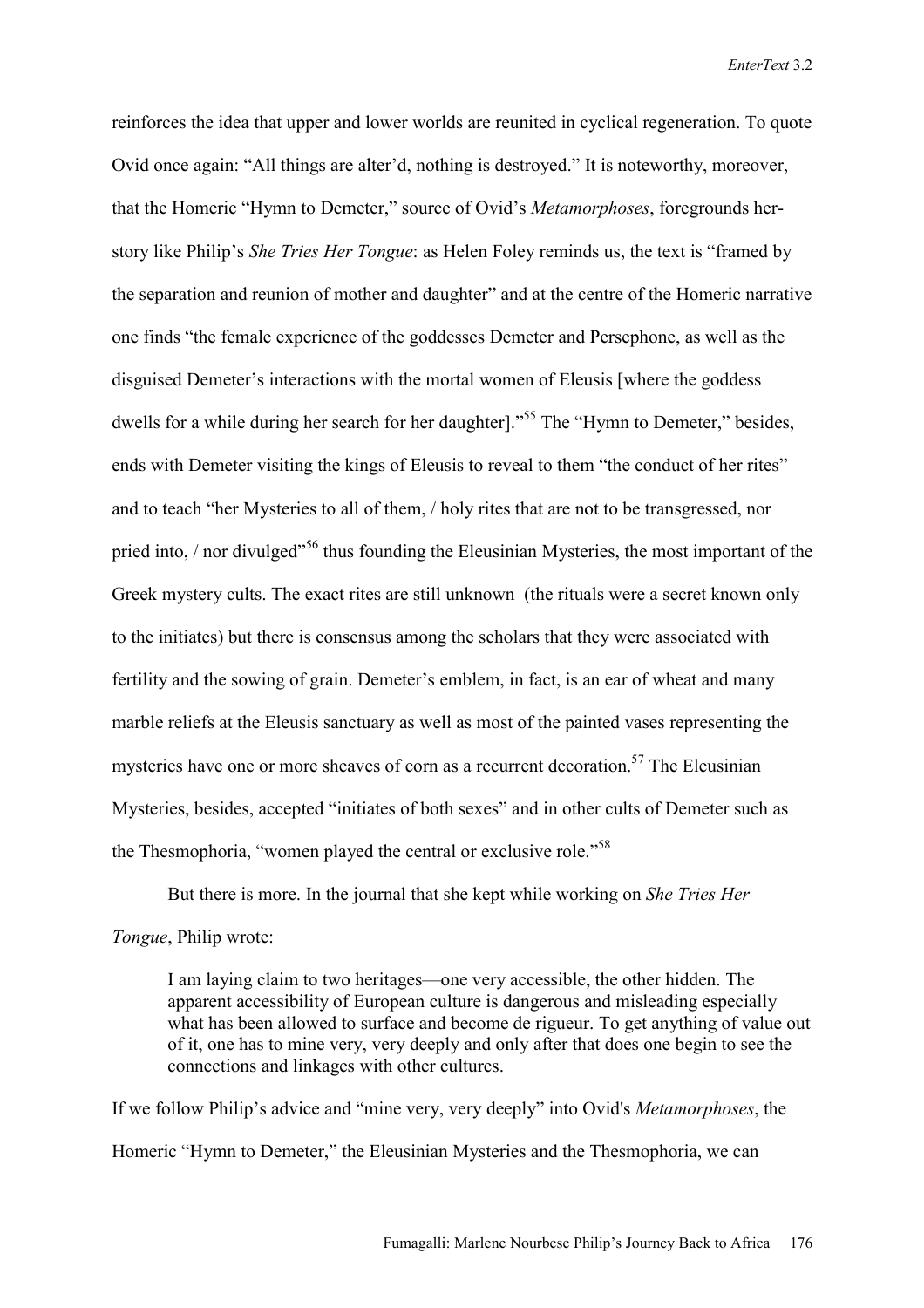unearth another fascinating "involuntary" association, one that truly creolises the chasm that divides cultures and throws a bridge between the two heritages Philip is laying claim to in *She Tries Her Tongue*. Many ancient and contemporary scholars argue that the Eleusinian cult and the Thesmophoria are of Egyptian (that is African) origin. In *Aeschylus and Athens*, for example, G. Thomson suggests that the Thesmophoria came from Egypt and Cashford and Baring reinforce this point quoting Herodotus as a source.<sup>59</sup> Cashford and Baring declare that "elements of the Mystery cult at Eleusis originated from Egypt as did much of Greek philosophy" and they also refer to Plutarch and Herodotus who agree in linking the Eleusinian Mysteries with solemn Egyptian assemblies in honour of Isis.<sup>60</sup> Cashford and Baring also draw interesting parallels between Persephone and Osiris "whose prostrate body sprouted shoots of wheat" and who "was actually identified with the grain."<sup>61</sup> In their notes, Cashford and Baring acknowledge the influence of the still controversial *Black Athena: The Afroasiatic Roots of Classical Civilization* where Martin Bernal argues that the development of Greek civilisation was heavily influenced by Afroasiatic civilisations and asserts that this knowledge had been deliberately obscured on racist grounds.<sup>62</sup> It cannot be the purpose of this article to enter into this debate but, if we believe Bernal and the widespread ancient testimony maintaining that Greek Mysteries had come from Egypt, then Nourbese Philip's search for a mother tongue and mother culture actually comes full circle encompassing both her European and her African heritage. The "voluntary" but especially the "involuntary" associations established by *She Tries Her Tongue* throw bridges across different cultures creolising the chasms that separate them, thus revealing the existence of those "connections and linkages" that Philip set off to re-member at the beginning of her quest. "When the smallest cell remembers" (or cares to re-member), the extraordinary potential that lies within what Harris calls "a storage of creative possibility" can therefore be unleashed with intriguing results.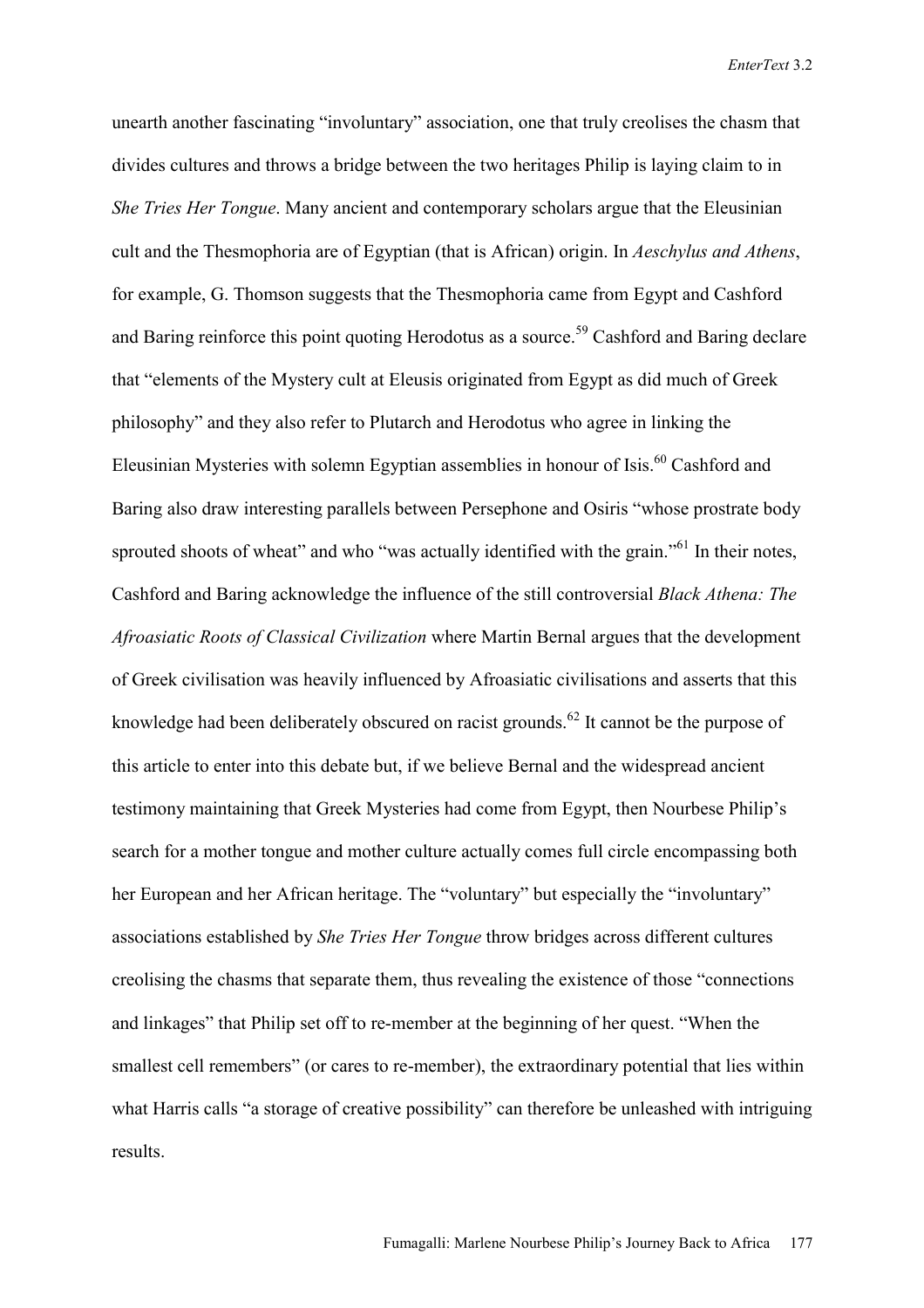#### **Notes**

 $\overline{a}$ 

<sup>4</sup> Harris, "Creoleness: The Crossroads of a Civilization?" 238. In *Caribbean Creolization*, 25.

Marlene Nourbese Philip, personal communication, February 3, 1999.

<sup>9</sup> Ovid, *Metamorphoses*, John Dryden trans. (Ware: Wordsworth Editions, 1998), 32. 10 "Might I …like Philomela …sing / continue / over / into / …pure utterance," 72.

<sup>11</sup> According to Ovid, Philomela "gazed steadfastly at the ground, and her gestures conveyed what her voice could not." Ovid, *Metamorphoses*, Mary M. Innes trans. (London : Penguin, 1955), 151. The quotations in English from Book V of Ovid's *Metamorphoses* all come from the above translation (125-133).<br><sup>12</sup> Philip, 2.

 $13$  Ibid.

<sup>14</sup> Ibid., 3. 15 Ibid., 4.

- $16$  Ibid.
- 

 $17$  Ibid., 5.

 $18$  Ibid., 6.  $19$  Ibid., 6.

- $20$  Ibid., 9.
- $21$  Ibid., 10.

<sup>22</sup> "Alter/native:" for this pun I am indebted to Edward Kamau Brathwaite, "Caliban's Guarden" (*Wasafiri* 16, 1992), 2-6 (4).

 $23$  Philip, 41.

 $^{24}$  Ibid., 71.

25 See James Joyce, *Ulysses,* ed. Hans W. Gabler (London: Penguin, 1986), 28. Actually Joyce's term is "nightmare" not "dream."

26 Marlene Nourbese Philip, "In Matter of Memory," in Joan Anim-Addo, ed., *Centre of Remembrance: Memory and Caribbean Women's Literature* (London: Mango Publishing, 2002), 3.<br><sup>27</sup> Philip, 31.

28 Ibid., 30, 32.

<sup>29</sup> Joseph Campbell, *The Hero with a Thousand Faces*, Bollingen Series XVII, 2nd ed. (Princeton, N.J: Princeton U.P., 1968), 13.<br><sup>30</sup> Philip, 78.

31 Ibid., 78.

<sup>32</sup> Antonio Benítez-Rojo, "Three Words toward Creolization," in Kathleen Balutansky and Marie-Agnès Sourieau, eds., *Caribbean Creolization: Reflections on the Cultural Dynamics of Language, Literature, and Identity*, 55.<br><sup>33</sup> Philin. 78. Ovid's work may be of special interest to Philip because it consists of *epyllia* or miniature epics,

and the epic scope that the reference to Ovid brings in is certainly very adequate for Philip whose poetry, as we will see, wants to be the expression of both personal feelings and collective needs.

<sup>1</sup> Marlene Nourbese Philip, *She Tries Her Tongue, Her Silence Softly Breaks* (London: The Women's Press, 1993), 70. Subsequent references are given as "Philip."

<sup>2</sup> Kathleen Balutansky and Marie-Agnès Sourieau, eds., *Caribbean Creolization: Reflections on the Cultural Dynamics of Language, Literature, and Identity* (Gainesville: University Press of Florida/Barbados, Jamaica, Trinidad and Tobago: The Press University of the West Indies, 1998) 9. 3

Wilson Harris, "Creoleness: The Crossroads of a Civilization?" in A. J. M. Bundy, ed., *The Unfinished Genesis of the Imagination: Selected Essays of Wilson Harris* (London and New York: Routledge, 1999), 239. Also published in *Caribbean Creolization*, 26. 4

<sup>&</sup>lt;sup>5</sup> Ibid., 241. In *Caribbean Creolization*, 28.

<sup>&</sup>lt;sup>6</sup> Ibid., 239. In *Caribbean Creolization*, 25-26.

<sup>&</sup>lt;sup>7</sup> Ibid., 238. In *Caribbean Creolization*, 25.